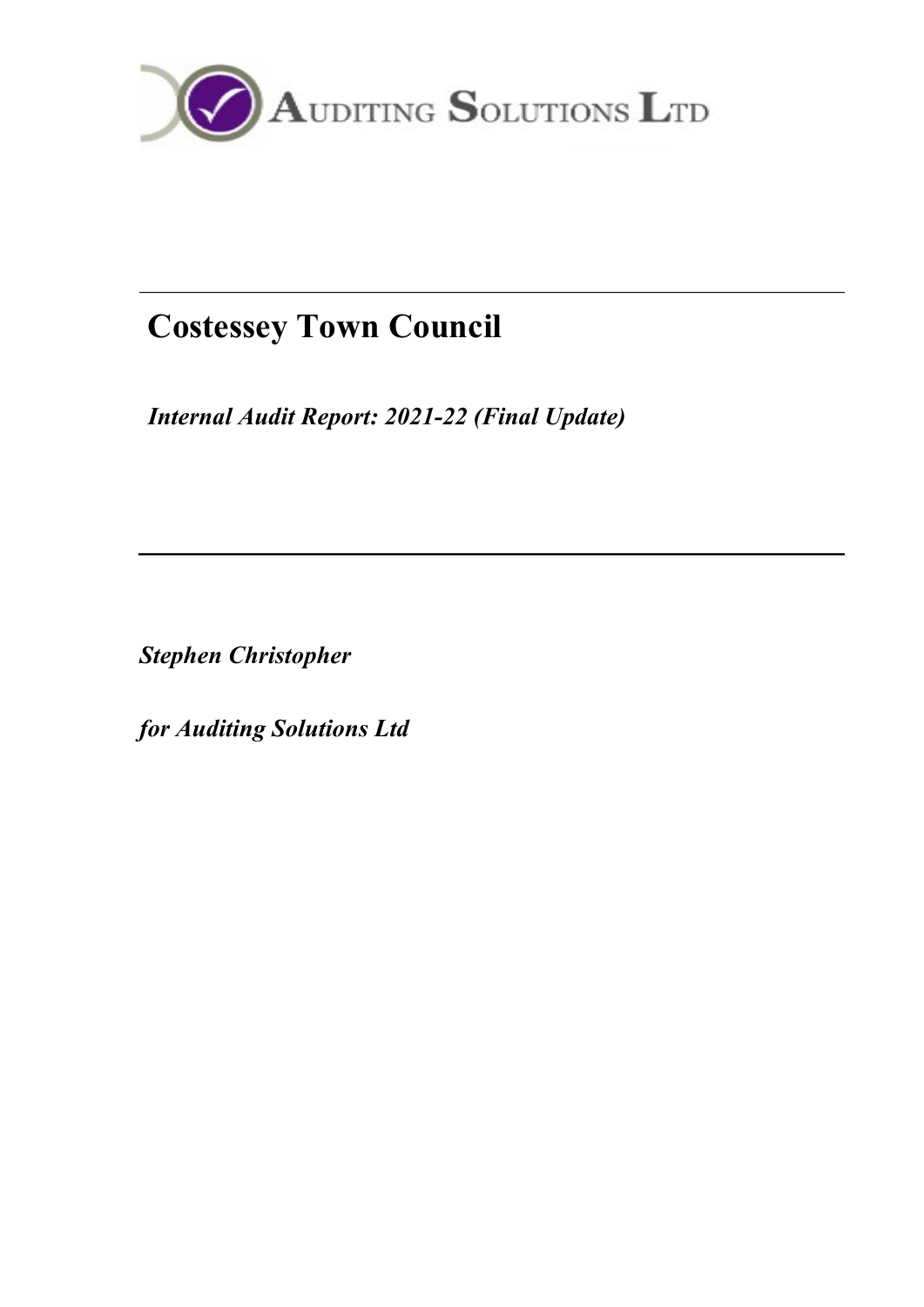### Background and Scope

There is a statutory requirement for all town and parish councils to make arrangements, each year, for an independent internal audit examination of their accounting records and system of internal control, and for the conclusions to be reported in the Annual Governance and Accountability Return (AGAR). Auditing Solutions Ltd has been appointed to provide this service to Costessey Town Council for the 2021-22 financial year.

This report sets out the results of our final audit visit in relation to 2021-22, which was undertaken on 27<sup>th</sup> April 2022. We wish to thank the Town Clerk and her colleagues for their assistance in helping us complete our work.

### Internal Audit Approach

In carrying out our internal audit work for the year, we have had regard to the materiality of transactions and their susceptibility to potential mis-recording or mis-representation in the year-end Statement of Accounts, operating a mix of 100% substantive or selected sampling techniques, where considered applicable.

Our audit programme is designed to afford appropriate assurance that the Council's financial systems remain robust and operate in a manner to ensure effective probity of transactions and to afford a reasonable probability of identifying material errors or possible abuse of the Council's own and the national statutory regulatory framework. The programme is also designed to facilitate our completion of the 'Annual Internal Audit Report' in the AGAR, which requires independent assurance over a number of internal control objectives.

### Overall Conclusion

On the basis of the programme of work we have undertaken, we have concluded that the Council continues to maintain an adequate and effective system of internal control. The records held in support of the accounting transactions continue to be of a high standard and provide an effective audit trail, with clear cross-referencing of all relevant documentation. We have completed and signed the 'Annual Internal Audit Report' in the 2021-22 AGAR, having concluded that, in all significant respects, the internal control objectives as set out in that report were achieved throughout the financial year to a standard adequate to meet the needs of the Council.

In the sections below, we have explained the objectives of each area of our audit, summarising the work undertaken and our findings. We are pleased to report that there are no matters arising that require a formal recommendation for further action. We ask that Members consider the content of this report.

This report has been prepared for the sole use of Costessey Town Council. To the fullest extent permitted by law, no responsibility or liability is accepted by Auditing Solutions Ltd to any third party who purports to use or rely, for any reason whatsoever, on this report, its contents or conclusions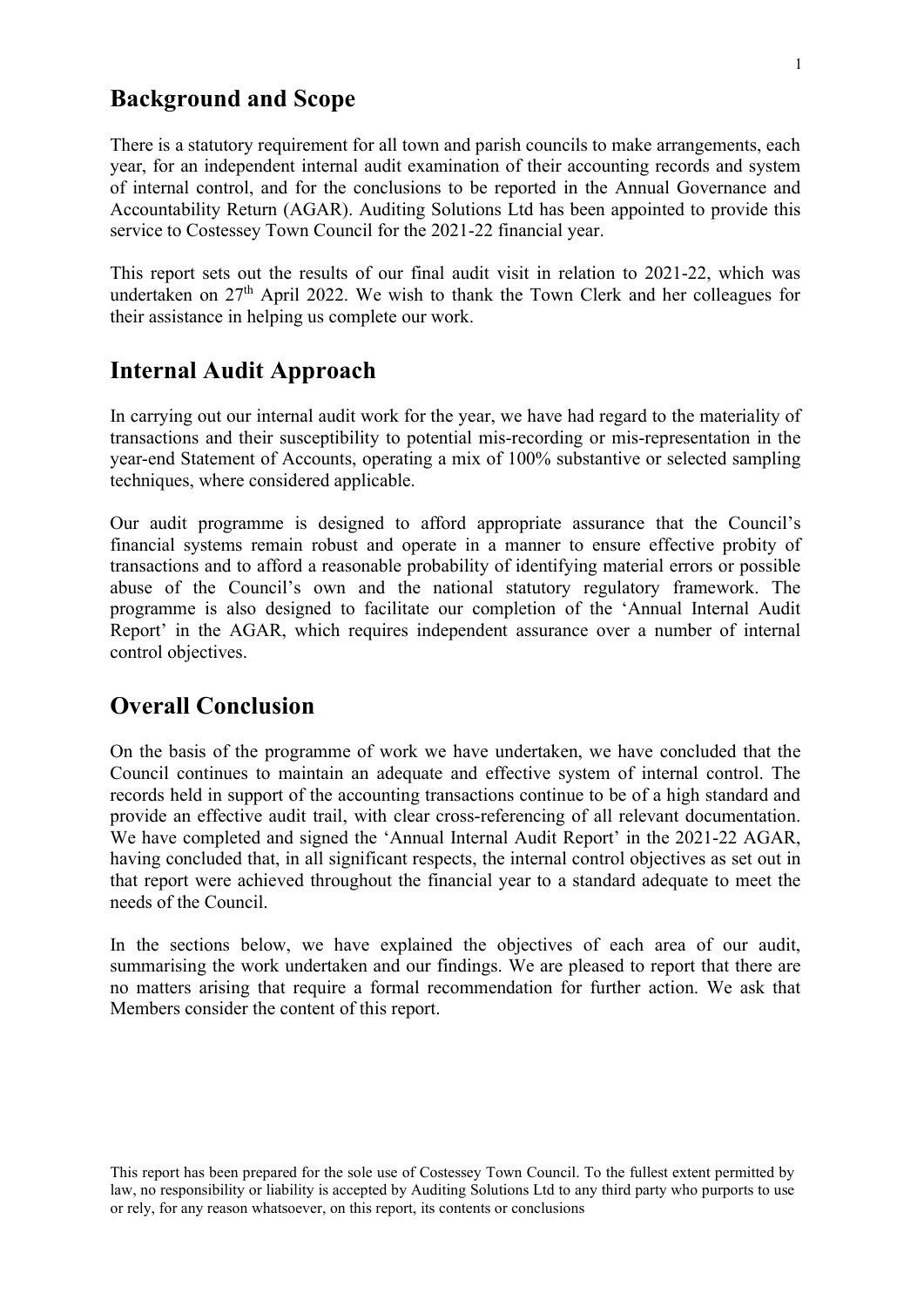## Detailed Report

### Accounting and Banking Arrangements

Our objective in this area is to confirm that the accounting records are being maintained accurately and kept up to date, that no anomalous entries appear in cashbooks or financial ledgers, and that appropriate banking arrangements are in place.

As in previous years, the Rialtas Omega accountancy package is used to maintain the financial records, with accounting support provided by DCK Accounting Solutions Ltd. We note that the Council has purchased the phased budget module for the Rialtas accounts package, which will be fully implemented for the 2022-23 financial year.

The Council's main banking services continue to be provided by Barclays Bank Plc, with a Business Current Account and a Business Premium (instant access savings) Account supplemented by a separate Salaries Current Account and two small imprest accounts for administrative and grounds maintenance "operational" expenditure.

During 2021-22, the Council opened a current account with Unity Trust Bank to facilitate the introduction of on-line banking for hall hire deposits. This account came into use in December 2021. We note that at the Council meeting on 8<sup>th</sup> March 2022, Councillors agreed to the setting up of a second Unity Trust account, to be used for the on-line payment of regular suppliers.

In the course of our audit work, we confirmed the following:

- $\triangleright$  The financial ledger remained in balance throughout the year;
- $\triangleright$  The cost centre and nominal ledger coding structure continue to remain appropriate for the Council's needs;
- $\triangleright$  For a sample review of four months (May and October 2021, plus February and March 2022), the detailed transactions and inter-account "sweep" transfers in the Omega combined cash book for the Business Current Account and Business Premium Account agreed to the supporting bank statements;
- The detailed transactions in the Salaries Current Account cashbook also agreed to the supporting bank statements for those sample months, as did the transactions for the new Unity Trust account for the months of February and March 2022;
- $\triangleright$  Bank reconciliations continue to be prepared regularly at the end of each month and independently reviewed. We reviewed the bank reconciliations as at  $31<sup>st</sup>$  October  $2021$  and  $31<sup>st</sup>$  March 2022 for all of the accounts, confirming these were accurate and that there were no long-standing uncleared cheques or deposits, or other anomalous entries, and
- $\triangleright$  The Rialtas accounts and booking system continue to be backed up regularly to the Council's server, which is itself backed-up to the 'Cloud' each evening by the Breakwater IT Support Team.

#### Conclusion

#### There are no matters arising that require any formal comment or recommendation.

|  | Costessey TC: 2021-22 (Final Update) | $6th$ May 2022 | <b>Auditing Solutions Ltd</b> |
|--|--------------------------------------|----------------|-------------------------------|
|--|--------------------------------------|----------------|-------------------------------|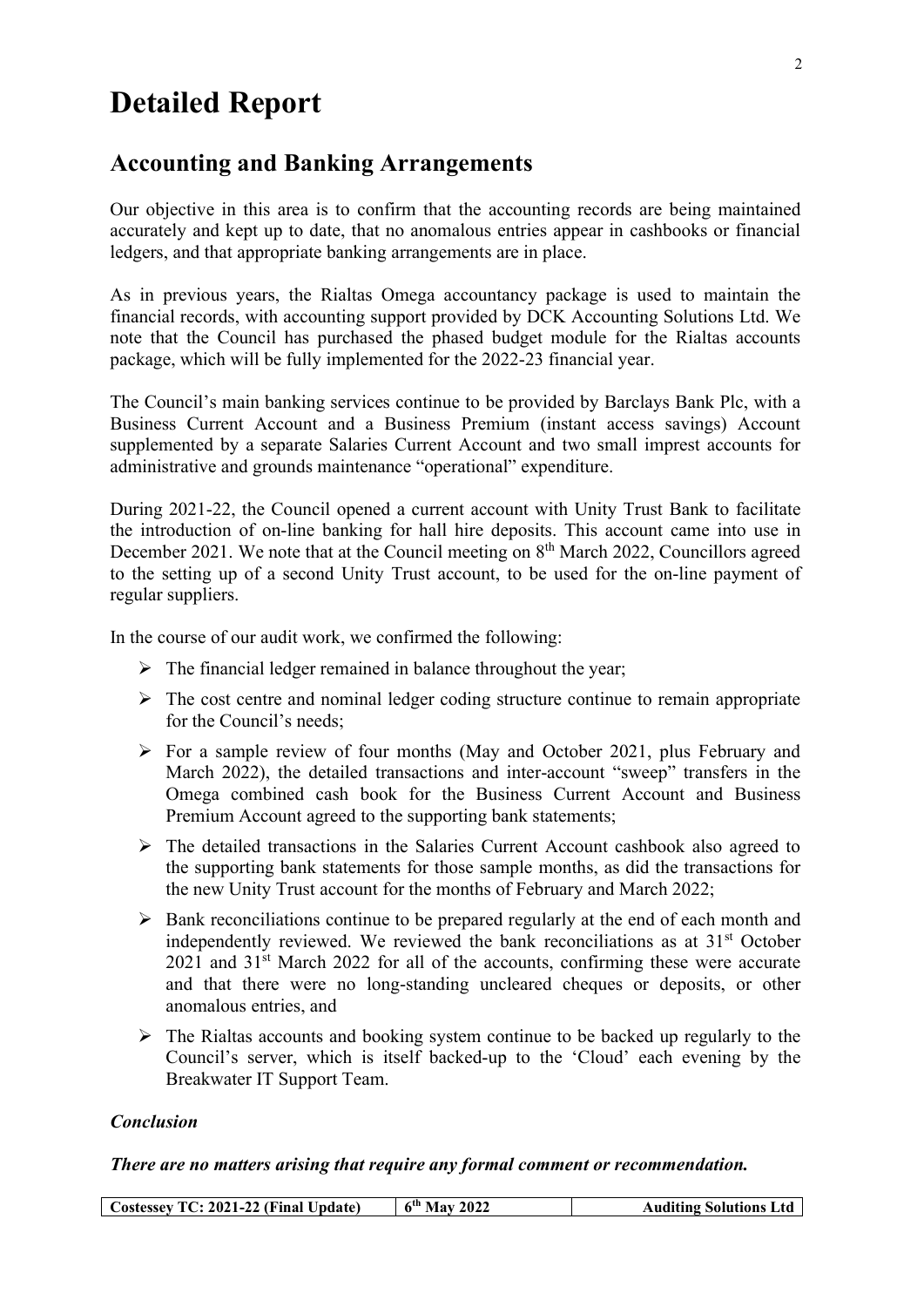### Corporate Governance

Our objective is to confirm that the Council has robust corporate governance arrangements in place and that, as far as we may reasonably be expected to ascertain (as we do not attend Council meetings), all meetings are conducted in an appropriate manner and no actions of a potentially unlawful nature have been, or are being, considered for implementation.

During the course of our audit, we confirmed the following:

- $\triangleright$  Our review of the minutes of the Council and Committee meetings for the year did not identify any issues that we consider may have an adverse effect, through litigation or other causes, on the Council's future financial stability;
- $\triangleright$  The Financial Regulations continue to be the subject of periodic review. They were revisited by the Finance Committee meeting on  $10<sup>th</sup>$  December 2021, following our suggestion that the formal tendering limits be brought into line with NALC guidance, and a revised version was adopted by the Council on 11<sup>th</sup> January 2022.
- The Standing Orders were revisited and updated at end of the 2020-21 financial year and formally approved by the Council on  $6<sup>th</sup>$  April 2021. The 'Covid Appendix' to the Standing Orders was subsequently amended on  $12<sup>th</sup>$  October 2021 to reflect changes to Government guidance, and
- $\triangleright$  Following the 2019 local government elections, the Council formally re-adopted the General Power of Competence at its meeting on 14<sup>th</sup> May 2019 and this continued to be applicable throughout 2021-22.

#### Conclusion

There are no matters arising that require any formal comment or recommendation.

### Expenditure

Our objective in this area is to ensure that:

- $\triangleright$  Council resources are released in accordance with approved procedures and budgets;
- $\triangleright$  Payments are supported by appropriate documentation, either in the form of an original trade invoice or other appropriate form of document confirming the payment as due and/or an acknowledgement of receipt where no other form of invoice is available;
- $\triangleright$  All discounts due on goods and services supplied are identified and appropriate action taken to secure the discount;
- $\triangleright$  The correct expense codes have been applied to invoices when processed; and
- $\triangleright$  VAT has been appropriately identified and coded to the control account for periodic recovery.

We have completed our testing of expenditure for 2021-22. In total, we examined a sample of 70 payments across the year. Our sample included all individual payments in excess of £2,000, together with a more random sample of every 20th cash book transaction, as recorded in the accounts. The total value of items in our sample was £403,936, including VAT, which equated to 72%, by value, of non-pay related expenditure in the financial year.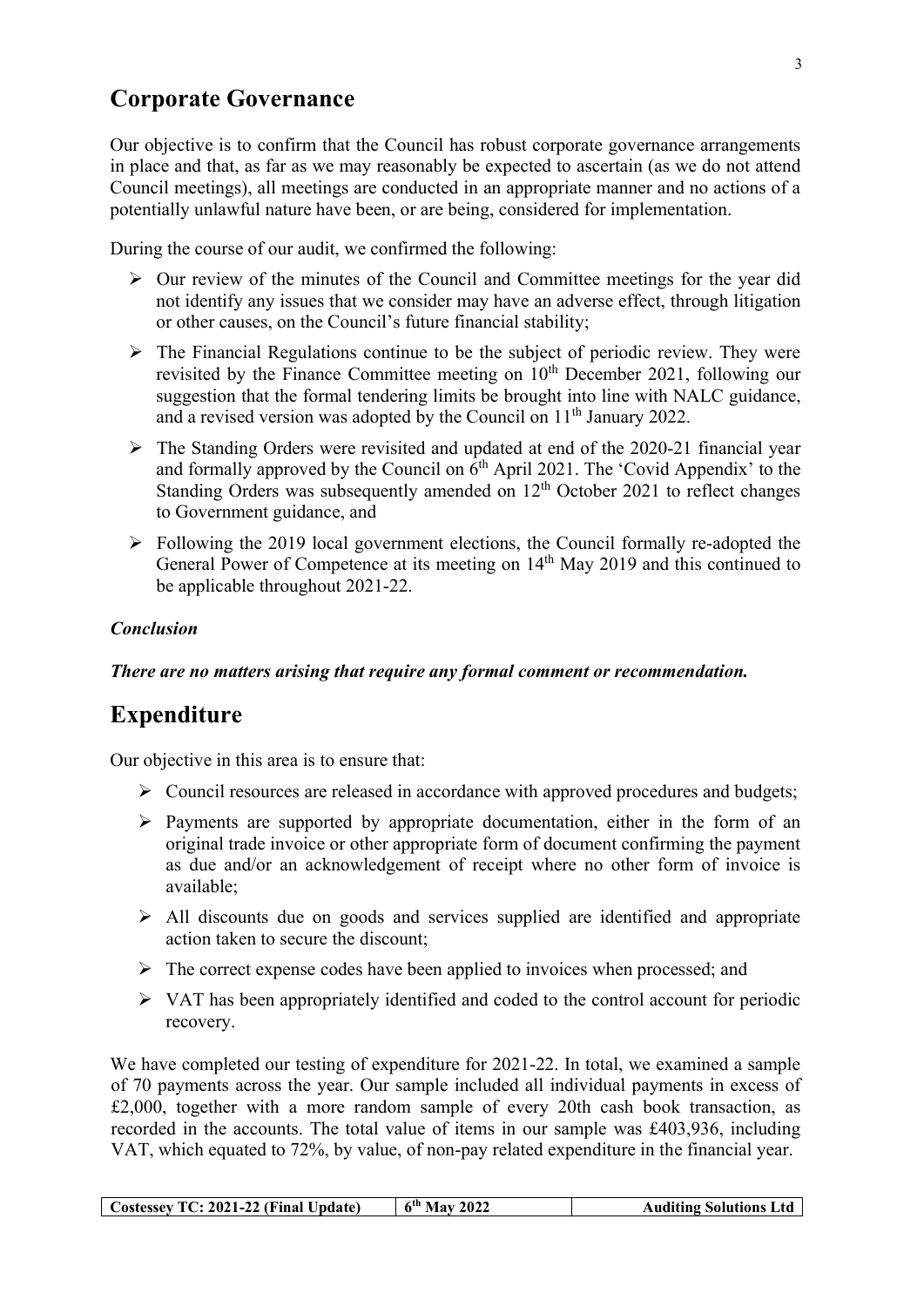Our testing included a sample of transactions relating to the charge cards which are used by the Clerk and the Head Groundsman to assist with urgent and/or immediate purchases via the internet. Separate Omega "cashbooks" are used to record the transactions on each card. We did not identify any issues with either the level or type of expenditure incurred.

We have confirmed that VAT returns continue to be completed in a timely and accurate manner, with electronic "on-line" submission in place, in line with current HMRC requirements. We checked the reclaims for the year, confirming that the quarterly submissions agreed to the Omega VAT control account.

We also considered the approach followed in the award of the contract for play equipment to replace the Breckland Park trim trail. The minutes confirm that the Council was satisfied that the contract met the requirements of the Financial Regulation 11.1 (a) (vi) [i.e., it was for the purchase of goods which are proprietary articles and/or only sold at a fixed price] and, as such, did not require formal tendering as set out in the Public Contracts Regulations 2015. In our view, this appears reasonable.

#### Conclusion

There are no matters arising that require any formal comment or recommendation.

### Assessment and Management of Risk

Our objective is to confirm that the Council has put in place appropriate arrangements to identify all potential areas of risk of both a financial and health & safety nature, whilst also ensuring that appropriate arrangements exist to monitor and manage those risks in order to minimise the opportunity for their coming to fruition.

From our review of the arrangements in this area, we confirmed that.

- The Financial Risk Assessment (FRA) was reviewed and approved by the Council, at its meeting on 9th November 2021, following scrutiny by the Finance Committee. This is in line with the regulatory requirement to consider risk management arrangements in each financial year;
- $\triangleright$  In May 2020, the Council entered into a 4-year agreement with Zurich Municipal for the provision of insurance cover. We examined the insurance schedule for the year to May 2022, which was updated in November 2021 to include new play equipment at Breckland Park. This includes Public Liability of £15 million; Employer's Liability of £10 million, Fidelity Guarantee at £1 million and Loss of Revenue at £200,000 loss of income, all of which appear appropriate to the needs of the Council.
- $\triangleright$  Zurich Municipal also continues to be contracted to undertake 6-monthly inspections of the Council's play equipment each year to confirm compliance with health and safety requirements. We noted that inspections completed in October 2021 were reported to the Property & Environment Working Group on 23<sup>rd</sup> November 2021, and the inspection reports continue to be published on the Council's website. We confirmed that there were no high-risk matters arising from those inspections. (NB Further inspections were completed at the end of March 2022 and are due to be reported to the P&E Working Group in May 2022. We have not reviewed the resultant reports), and
- $\triangleright$  In addition, Council staff continue to carry out a visual check of the playgrounds as they undertake litter picking and deal with issues as they arise. They also complete

|  | Costessey TC: 2021-22 (Final Update) | $6th$ May 2022 | <b>Auditing Solutions Ltd</b> |
|--|--------------------------------------|----------------|-------------------------------|
|--|--------------------------------------|----------------|-------------------------------|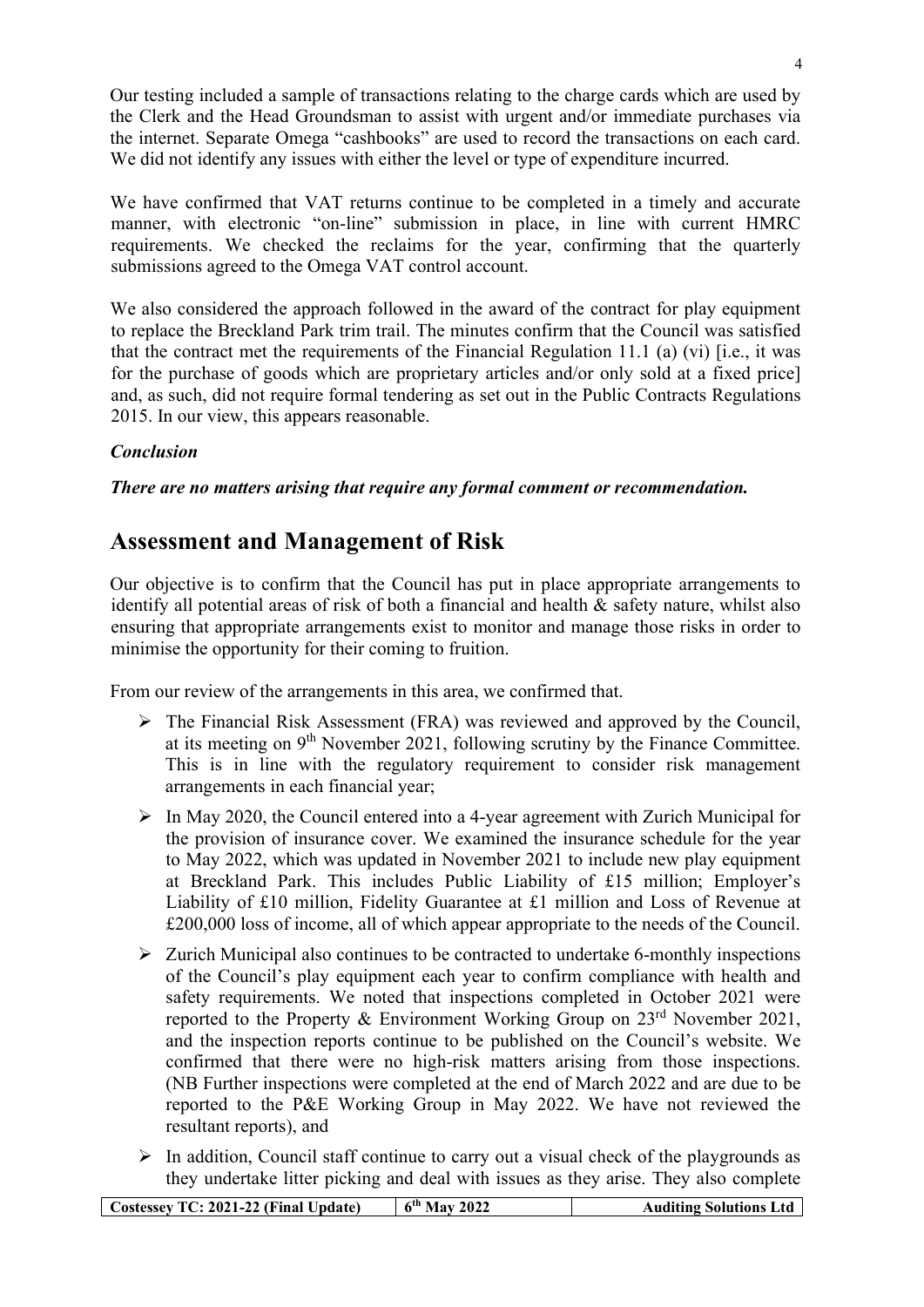inspection reports on a weekly basis throughout the year, which are submitted to the Town Clerk with timesheets and signed off as reviewed, with action taken, as appropriate.

#### Conclusion

There are no matters arising that require any formal comment or recommendation.

### Budget setting, budgetary control and reserves

Our objectives are to confirm that the Council has robust procedures in place for identifying and approving its future budgetary requirements and the level of Precept to be drawn down from District Council: also, that an effective reporting and monitoring process is in place. We also aim to confirm that the Council retains sufficient funds in earmarked and general reserves to finance its ongoing spending plans and to cover any unplanned expenditure that might arise.

From our review of the minutes, we confirmed that Members continue to be provided with budget monitoring reports and formal bank reconciliations during the year, with the detail considered by the Finance Committee and summary information then provided to the full Council, for approval. The reports included forecasts of the impact of Covid-19 on budgetary performance and updates on the use of earmarked reserves and income arising from the Community Infrastructure Levy (CIL).

The Covid-19 pandemic made budget forecasting for 2021-22 very difficult, with the impact on both income and proposed expenditure in the year hard to predict. We note that the Council had a surplus £33,000 for the year, having originally budgeted for a deficit of £53,000, which was to be funded from a surplus in 2020-21.

The budget and Precept for 2022-23 were approved at the Council meeting on 11<sup>th</sup> January 2021, following detailed consideration by the Finance Committee. The Precept demand was set at £706,681, compared to £659,026 for 2021-22, with the average Band D rate increasing by 5.78% to £127.65. We are satisfied that Members were provided with an appropriate level of information to inform the decision-making process.

At 31<sup>st</sup> March 2022, the Council's overall reserves were £758,681. Whilst this is significantly lower than the balance at the previous year end (£899,106), it reflects delays in capital spending during 2020-21, which have impacted on 2021-22. The overall reserve level remains above that for the end of 2020-21, when they stood at £703,637.

Of the total reserves held at the year end, earmarked reserves (EMRs) amounted to £461,431. The main EMRs are the Major Projects Reserve of £135,733, the New Cemetery Fund (£120,000) and the Streetlight Maintenance Reserve of £31,403, together with a commuted sum of £50,459 retained for Queen's Hills drainage. During the year, £50,000 was set aside from the revenue budget towards set up costs and professional fees for the new community hall at Lodge Farm, which is being constructed by Taylor Wimpey.

During 2021-22, significant capital expenditure was incurred on the purchase of new play equipment at Breckland Park and Queens Hills. This was funded from the Major Projects Reserve and from the utilisation of all of the unutilised balances of funds obtained in recent years from developers, either under s106 agreements or the Community Infrastructure Levy.

| Costessey TC: 2021-22 (Final Update) | $6th$ May 2022 | <b>Auditing Solutions Ltd</b> |
|--------------------------------------|----------------|-------------------------------|
|--------------------------------------|----------------|-------------------------------|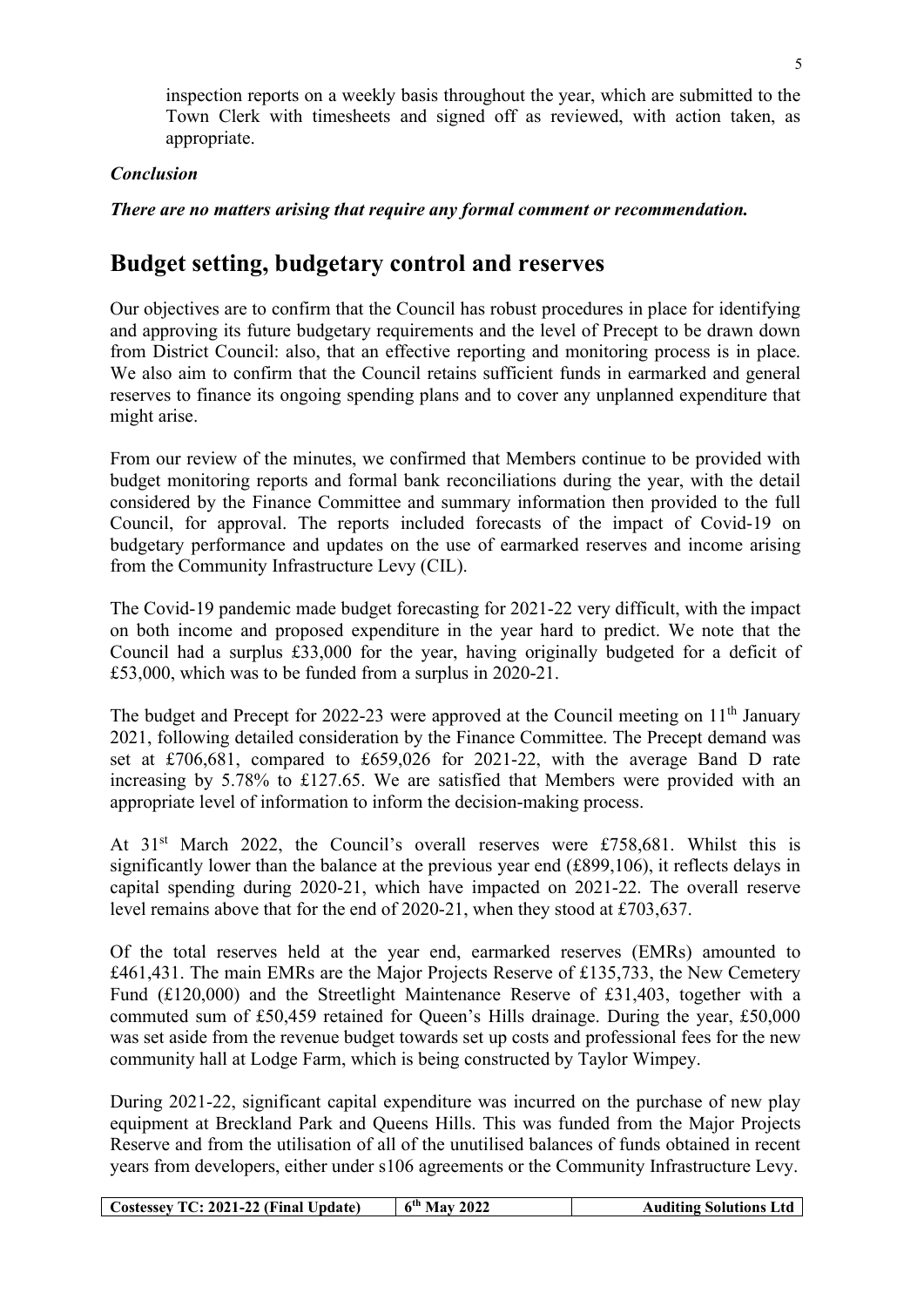The remaining reserves are held as a 'General Reserve', which is available for contingency purposes. At 31st March 2022, the General Reserve balance stood at £264,149, which is consistent with the prior year-end. As noted in previous years, there is no 'hard and fast' rule as to the amount of General Reserve that should be retained, as this will depend on the circumstances of individual authorities and the risks they face. However, a 'yard-stick' of between 25% and 50% of revenue spend is often cited, with the former being possibly more realistic for larger authorities, where other funds are available to be called upon in an emergency. The Council's General Reserve balance remains within those parameters and does not appear unreasonable.

#### Conclusion

#### There are no matters arising that require any formal comment or recommendation.

### Income

In considering the Council's income streams, our objective is to confirm that robust systems are in place to ensure the identification of all income due to the Council from its various sources, that invoices are raised in a timely manner and that effective procedures are in place to pursue recovery of any outstanding monies due to the Council.

In the course of our audit, we undertook the following work:

- $\triangleright$  We confirmed that the Council formally reviewed its fees and charges for 2021-22 as part of the budgetary process for the year and that those for 2022-23 were agreed at the Council meeting on 14th December 2021;
- $\triangleright$  As noted earlier in this report, we have checked and agreed four sample months' receipts transactions from cashbooks to relevant bank statements;
- $\triangleright$  We examined the Cemetery-related activity (interments, grants of exclusive rights of burial and memorials/inscriptions) for the period  $1<sup>st</sup>$  April to  $31<sup>st</sup>$  October 2021, by reference to the detailed Burial Register and associated records. We confirmed that all of the appropriate records were held, that the invoices raised were in order and that the income due was received and banked on a timely basis;
- $\triangleright$  We examined a sample of hall hires for the week commencing 27<sup>th</sup> September 2021, by reference to the diary entries for the halls and the sales ledger invoicing, confirming that the rates charged were in accordance with the published scales and that, as required, fees had been paid in advance; and
- We examined the Sales Ledger "Aged Debtors Report" as at the time of our interim audit and at the year-end. We were pleased to note that the overall value of longstanding debts remains very low and confirmed that effective control arrangements remain in place, with appropriate action being taken in relation to all outstanding payments.

#### Conclusion

There are no matters arising that require any formal comment or recommendation.

| Costessey TC: 2021-22 (Final Update) | $6th$ May 2022 | <b>Auditing Solutions Ltd</b> |
|--------------------------------------|----------------|-------------------------------|
|--------------------------------------|----------------|-------------------------------|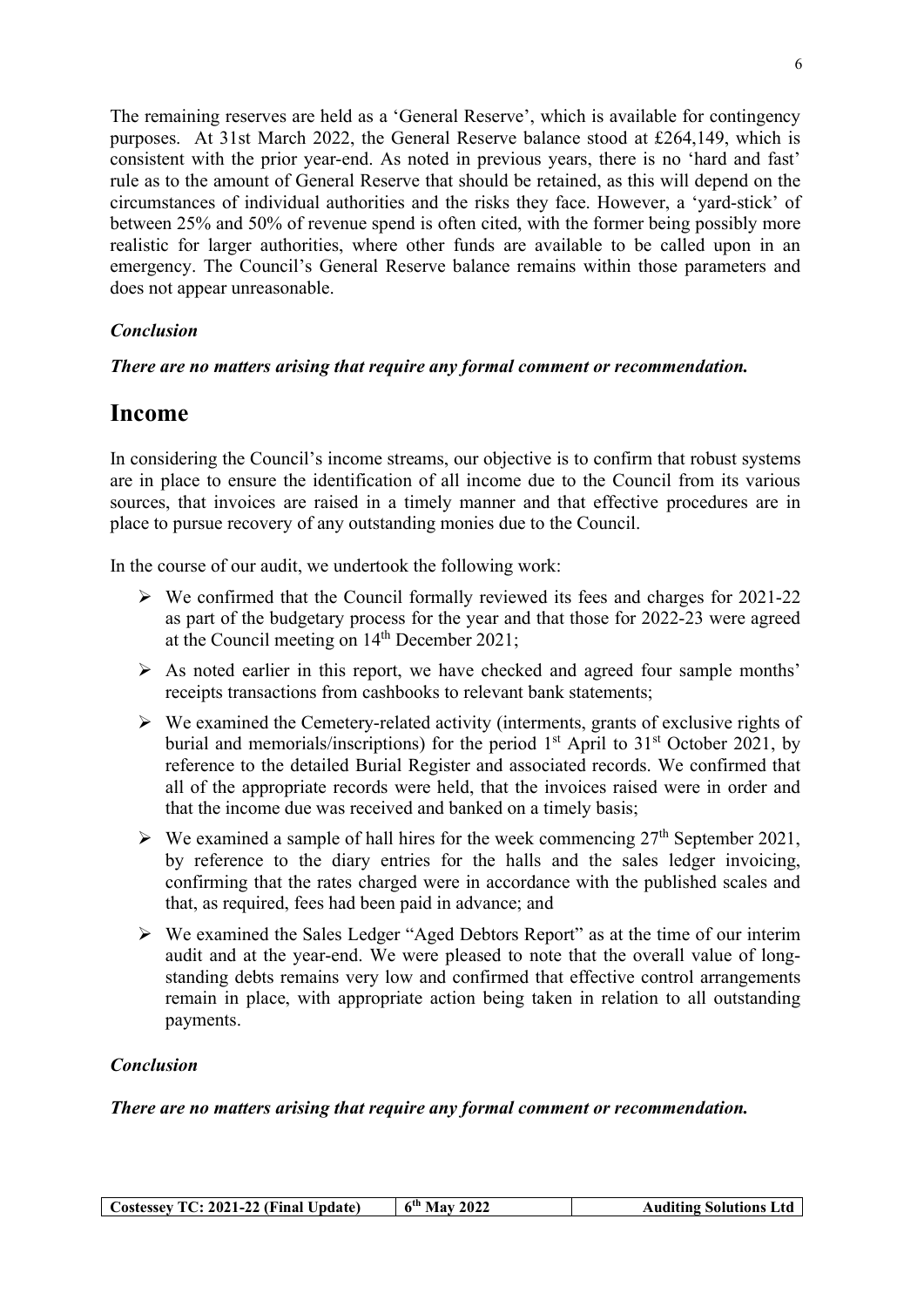### Petty Cash

When completing the 'Annual Internal Audit Report' in the AGAR, we are required to confirm that there are effective controls over the petty cash account operated by the Council.

The Council operates a limited petty cash scheme, with a maximum Imprest holding of £300 which is "topped up" monthly. A small Excel control sheet is maintained and acts as both the Omega nominal ledger posting document and the approval for re-imbursement "invoice". We confirmed that the petty cash is subject to regular independent review and that this review is evidenced. During our interim audit and at our final audit, we undertook a physical check of the petty cash held and reconciled this to the underlying records, confirming that everything was in order.

At our final audit, we also confirmed that the year-end balance of  $\pounds 300$  is included correctly in the 'total value of cash and short-term investments' reported in Section 2, Line 8 of the AGAR.

#### Conclusion

There are no matters arising that require any formal comment or recommendation.

### Salaries and Wages

In examining the Council's payroll function, our objective is to confirm that extant employment legislation is being adhered to, that the requirements of HM Revenue and Customs (HMRC) legislation are satisfied regarding the deduction and payment over of income tax and NI contributions and that the requirements of the local government pension scheme are met.

The Moneysoft "Payroll Manager" package continues to be used to compute the fourweekly payroll (i.e., 13 Pay Periods in the year), which includes the production of the pay slips.

To check compliance with the above criteria, we reviewed the salary payments made for Pay Period 8 (paid in October 2021), confirming:

- $\triangleright$  The amounts paid to employees agree to the approved pay scales on the council's establishment list;
- $\triangleright$  Tax and National Insurance deductions for all employees have been made by applying the appropriate PAYE code and NIC Table;
- $\triangleright$  The correct local authority pension scheme percentage deductions are being applied, where applicable (both for employees and the Council);
- $\triangleright$  Any variations to standard payments, such as overtime and mileage, have been subject to formal timesheet records and approval by senior officers;
- $\triangleright$  The net payments to staff were in accordance with the payslips and the summary BACS settlement reports; and
- $\triangleright$  The payments to HMRC and the Norfolk Pension Fund were correct and were made on a timely basis.

| Costessey TC: 2021-22 (Final Update) | $6th$ May 2022 | <b>Auditing Solutions Ltd</b> |
|--------------------------------------|----------------|-------------------------------|
|--------------------------------------|----------------|-------------------------------|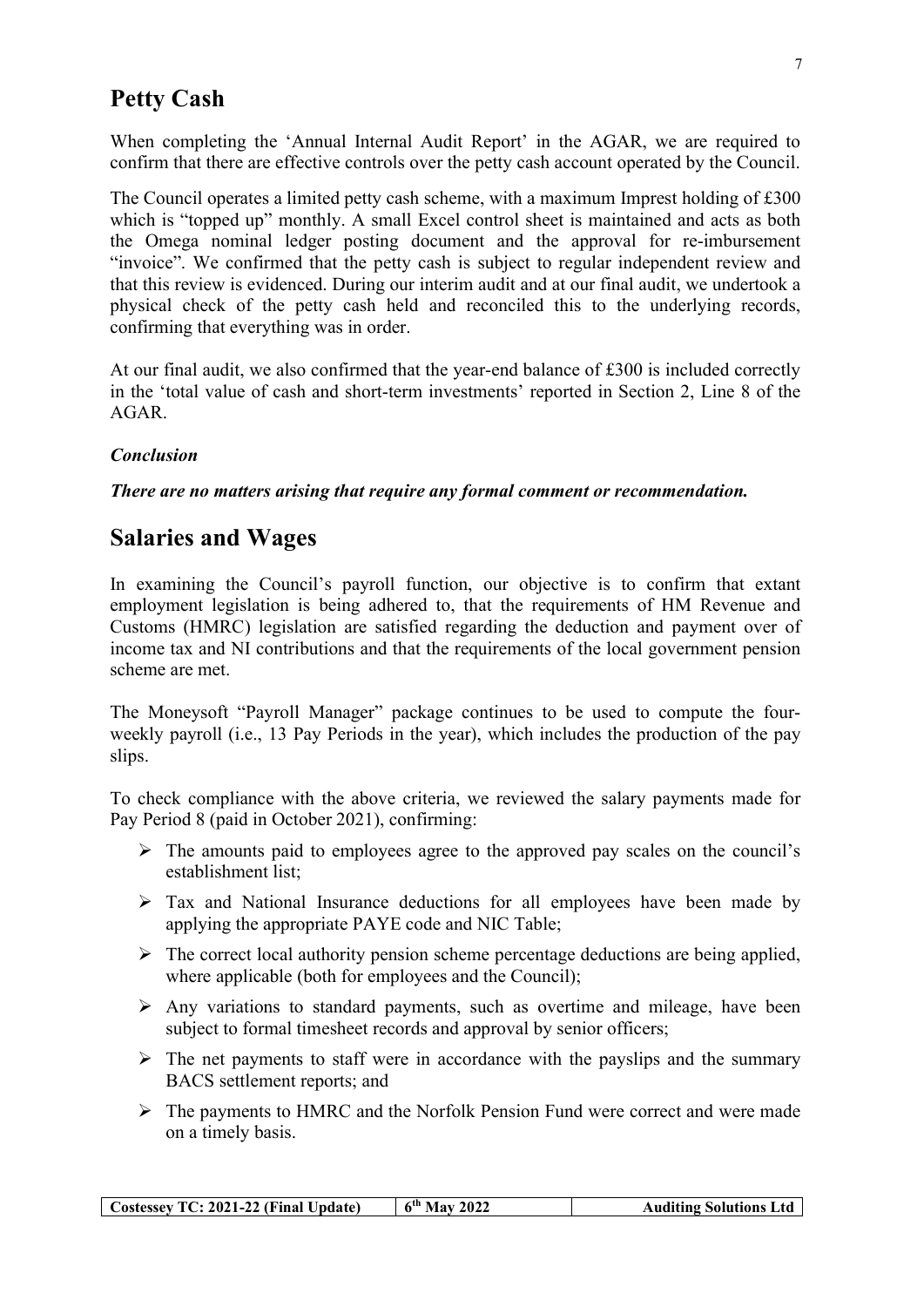The national Local Government Services pay agreement for 2021-22, applicable from 1<sup>st</sup> April 2021, was finally agreed by all parties at the end of February 2022. At our final audit visit, we confirmed that the payment of arrears due to staff was made in Pay Period 13 and that the appropriate revised pay scale rates were applied in all cases. We did not have time during our audit work to check the accuracy of the calculation of any additional PAYE and National Insurance payments that required to be made to HMRC, or of any additional employer and employee contributions due to the Norfolk Pension Fund.

#### Conclusion

#### There are no matters arising that require any formal comment or recommendation.

### Asset Register

In the AGAR, councils are required to report the value of each asset at purchase cost, or at a suitable proxy where that value is not known, and for community assets to be valued at a nominal £1. The value of individual assets should not change from one year to another, with the only changes being the inclusion of new assets or removal of assets disposed of.

A basic asset register is maintained by the Council's accountants, DCK Accounting Solutions, as a note to the detailed accounting statements they produce. This register records the original cost of all assets held, as required for the AGAR. We have confirmed that the asset register has been updated for assets acquired and disposed of in the year and that the total updated value of £4,768,288 has been reported in the AGAR (Section 2, Line 9).

#### Conclusion

There are no matters arising that require any formal comment or recommendation.

### Investments and Loans

Our objective is to confirm that an appropriate investment/treasury management policy is in place, that any funds not required for immediate use, whether temporarily or on a longerterm basis are invested in line with that strategy and that interest earned is brought to account correctly and appropriately in the accounting records. We also confirm that any loan repayments due to or payable by the Council are transacted in accordance with the relevant loan agreements.

The Council has a 'Treasury Strategy and Treasury Management Policy' in place. The latest version of the Policy was adopted at the Council meeting on 23rd February 2021, following consideration by the Finance Committee,

At present, the Council does not hold any long-term investments, with all "surplus" funds currently held within the Barclays Business Premium account, which is an instant access account. From our discussions with the Town Clerk, we understand that the Council does not intend to consider any longer-term investments until there is an improvement in the interest rates available.